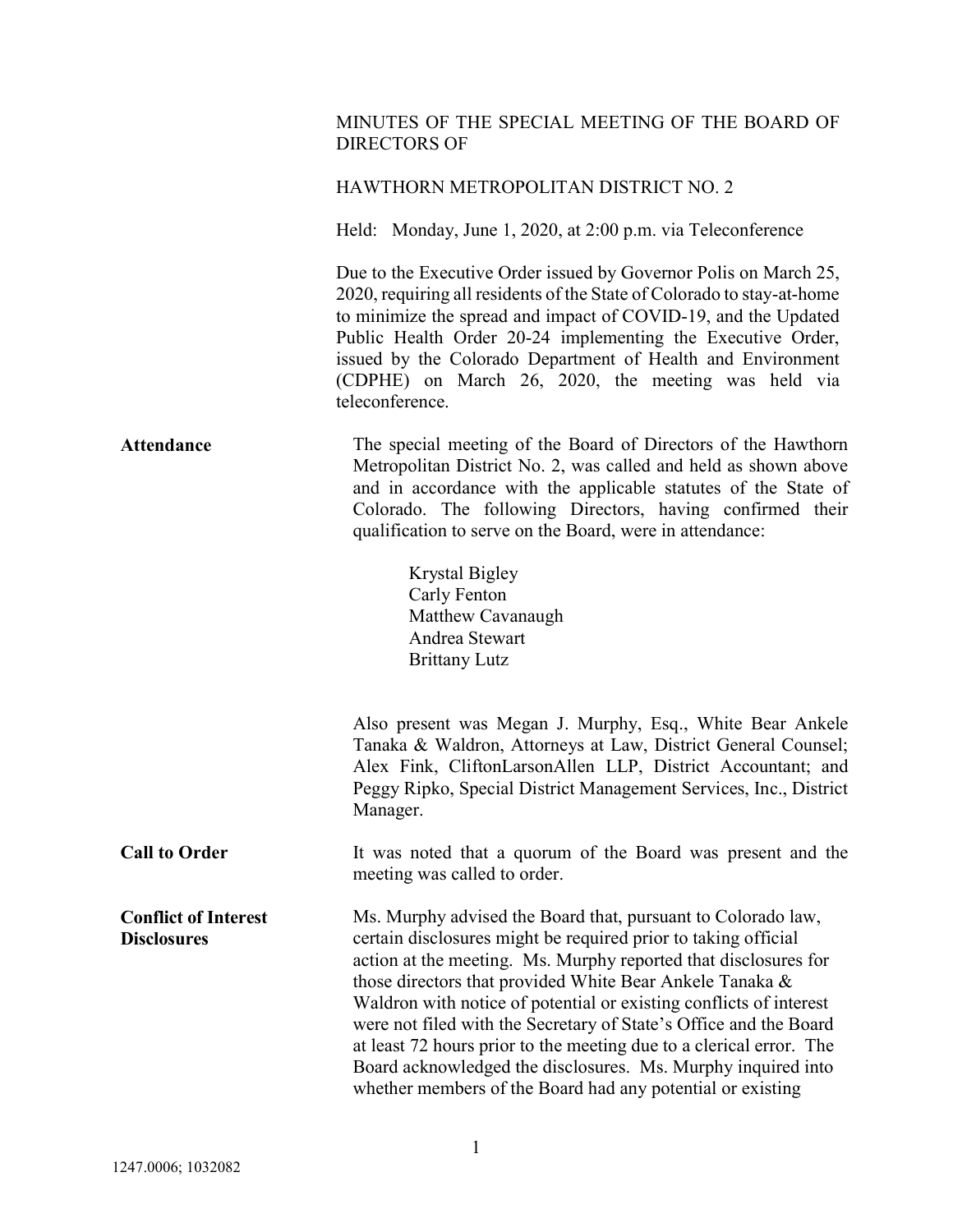|                                                          | conflicts of interest with regard to any matters scheduled for<br>discussion at the meeting and each director noted no conflicts of<br>interest existed. The participation of the members present was<br>necessary to obtain a quorum or to otherwise enable the Board to<br>act.                                                                                                  |
|----------------------------------------------------------|------------------------------------------------------------------------------------------------------------------------------------------------------------------------------------------------------------------------------------------------------------------------------------------------------------------------------------------------------------------------------------|
| <b>Approval of Agenda</b>                                | Ms. Murphy presented the agenda to the Board for consideration.<br>Following discussion, upon a motion duly made and seconded, the<br>Board unanimously approved the agenda as amended.                                                                                                                                                                                            |
| <b>Public Comment</b>                                    | None.                                                                                                                                                                                                                                                                                                                                                                              |
| <b>Consent Agenda</b>                                    | Following a summary by Ms. Murphy, the items on the consent<br>agenda were approved and/or adopted by one motion duly made<br>and seconded, and unanimously carried.                                                                                                                                                                                                               |
|                                                          | 1. Minutes from May 11, 2020 Special Meeting<br>2. Resolution Declaring Emergency Procedures<br>and<br>Authorizing Teleconferencing for Regular and Special<br>Meetings<br>3. Resolution Establishing Electronic Signature Policy                                                                                                                                                  |
| <b>Facilities Management</b>                             |                                                                                                                                                                                                                                                                                                                                                                                    |
| District Manager Update                                  | Ms. Ripko stated that Special District Management Services, Inc.<br>("SDMS") is sending weekly emails blasts to residents and is<br>limited to sending four per month on the website. Ms. Ripko also<br>noted that landscaping maintenance is going well and the backflow<br>testing has been completed and passed.                                                                |
| <b>Covenant Enforcement</b><br>Update                    | No update.                                                                                                                                                                                                                                                                                                                                                                         |
| Discussion of Architectural<br><b>Review Submissions</b> | Ms. Ripko stated that SDMS has been up to date on reviewing and<br>responding to all architectural review submissions. Ms. Ripko also<br>noted that a few requests have been sent to the Architectural<br>Review Committee for review.                                                                                                                                             |
| Landscape Proposal                                       | Ms. Ripko presented a proposal to mow a beauty band behind the<br>homes that back up to native areas which is estimated at $$1,500$ ,<br>NTE \$2,250 for a one time service throughout the entire<br>neighborhood. Following discussion, upon a motion duly made and<br>seconded, the Board unanimously approved the proposal and<br>appointed Ms. Bigley to be the point contact. |